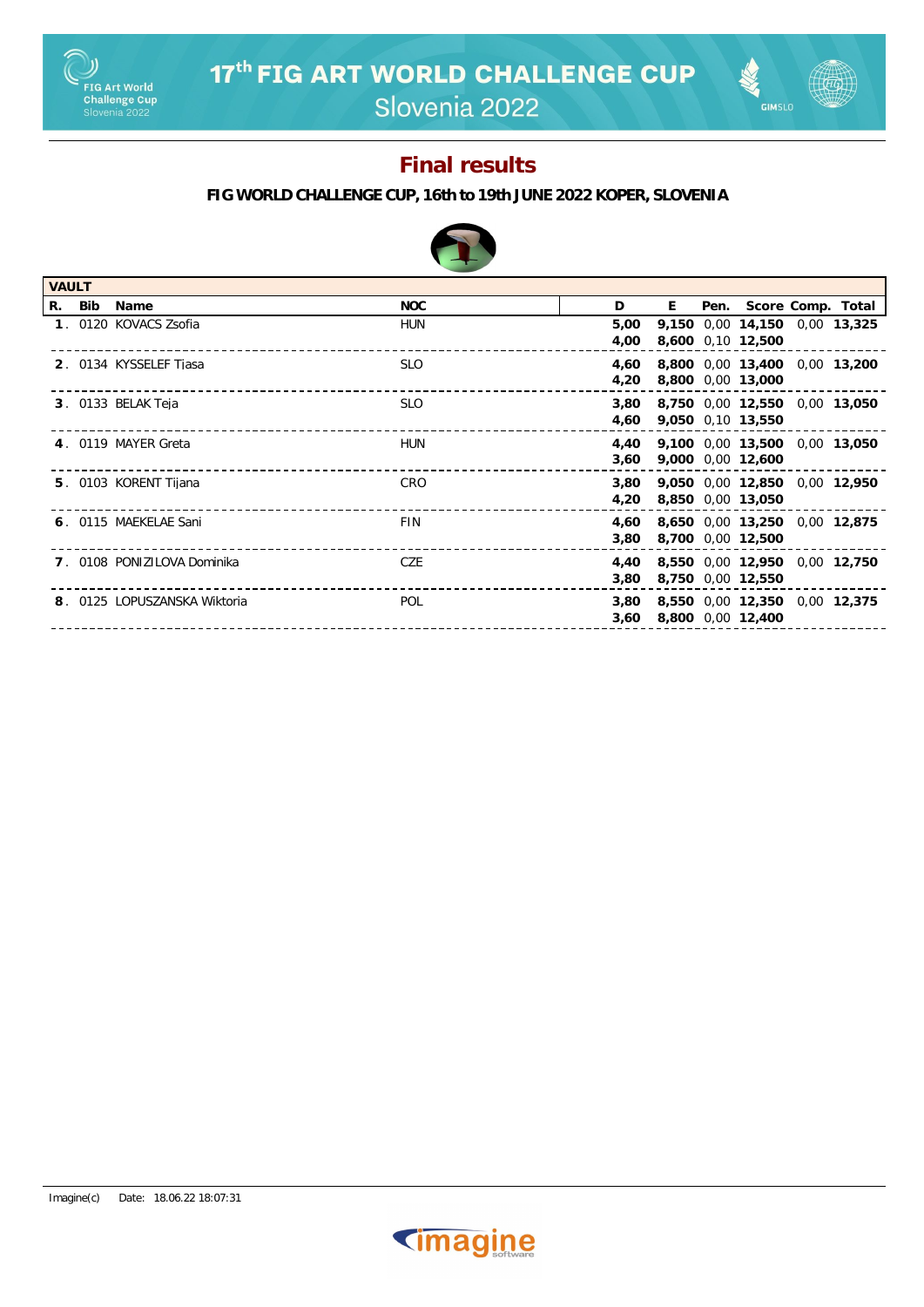

**GIMSLO** 

## **Final results**



| <b>UNEVEN BARS</b> |     |                          |            |      |    |      |                               |  |                   |
|--------------------|-----|--------------------------|------------|------|----|------|-------------------------------|--|-------------------|
| R.                 | Bib | Name                     | NOC        | D    | E. | Pen. |                               |  | Score Comp. Total |
|                    |     | 1. 0120 KOVACS Zsofia    | <b>HUN</b> | 6.20 |    |      | 8,150 0,00 14,350 0,00 14,350 |  |                   |
|                    |     | 2. 0121 SZEKELY Zoja     | HUN        | 5.90 |    |      | 7,750 0,00 13,650 0,00 13,650 |  |                   |
|                    |     | 3. 0116 STACEY Ruby      | <b>GBR</b> | 5.10 |    |      | 8,250 0,00 13,350 0,00 13,350 |  |                   |
|                    |     | 4. 0135 HRIBAR Lucija    | <b>SLO</b> | 5.00 |    |      | 8,100 0,00 13,100 0,00 13,100 |  |                   |
|                    |     | 5. 0112 CASABUENA Laura  | ESP        | 5.20 |    |      | 7,450 0,00 12,650 0,00 12,650 |  |                   |
|                    |     | 6. 0143 MOKOSOVA Barbora | <b>SVK</b> | 5.00 |    |      | 7,500 0,00 12,500 0,00 12,500 |  |                   |
|                    |     | 7. 0123 RAZ Lihie        | <b>ISR</b> | 4.90 |    |      | 7,200 0,00 12,100 0,00 12,100 |  |                   |
|                    |     | 8. 0111 PETISCO Alba     | <b>ESP</b> | 5.40 |    |      | 5,600 0.00 11,000 0.00 11,000 |  |                   |

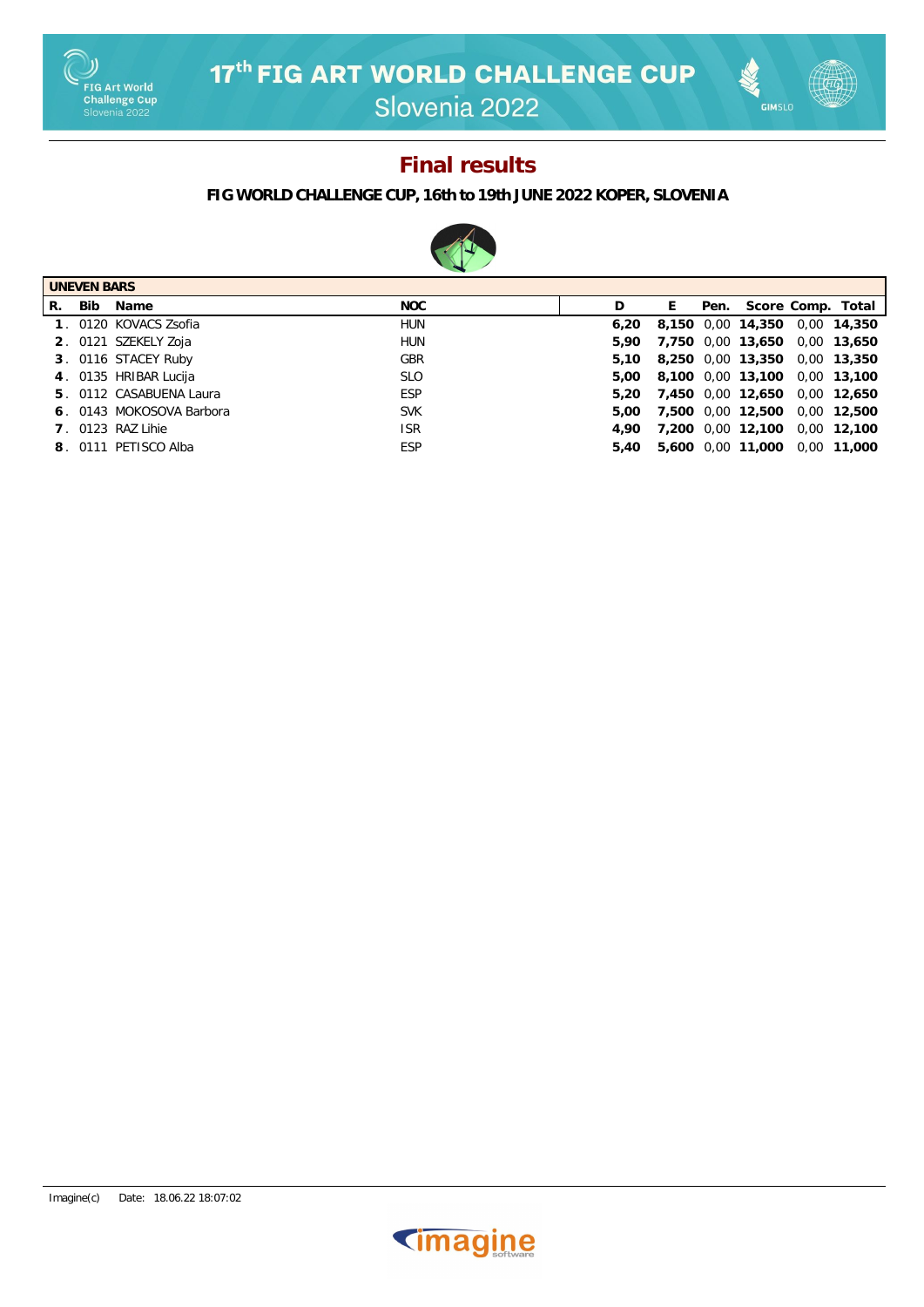

# **GIMSLO**

#### **Final results**



| <b>BALANCE BEAM</b> |      |                        |            |   |      |      |                   |      |                   |
|---------------------|------|------------------------|------------|---|------|------|-------------------|------|-------------------|
| R.                  | Bib. | Name                   | NOC        | D | Ŀ.   | Pen. |                   |      | Score Comp. Total |
|                     |      | 1. 0120 KOVACS Zsofia  | <b>HUN</b> |   | 5.50 |      | 8,150 0,00 13,650 |      | 0.00 13.650       |
|                     |      | 2. 0106 DEREK Ana      | CRO        |   | 5.30 |      | 7,950 0,00 13,250 |      | 0,00 13,250       |
|                     |      | 3. 0119 MAYER Greta    | <b>HUN</b> |   | 5.10 |      | 7,350 0,00 12,450 |      | 0.00 12.450       |
|                     |      | 4. 0105 ZELCIC Tina    | CRO        |   | 4.80 |      | 6,900 0,00 11,700 |      | 0.00 11.700       |
|                     |      | 5. 0134 KYSSELEF Tjasa | <b>SLO</b> |   | 4.70 |      | 6,800 0,00 11,500 |      | 0.00 11.500       |
|                     |      | 6. 0100 MAROIS Sophie  | CAN        |   | 5.30 |      | 5,950 0,00 11,250 |      | 0.00 11.250       |
|                     |      | 7 0123 RAZ Lihie       | <b>ISR</b> |   | 4.90 |      | 5,750 0,00 10,650 | 0.00 | 10,650            |
|                     |      | 8. 0124 DOR Geffen     | <b>ISR</b> |   | 4.60 |      | 5,800 0,00 10,400 |      | 0.00 10.400       |